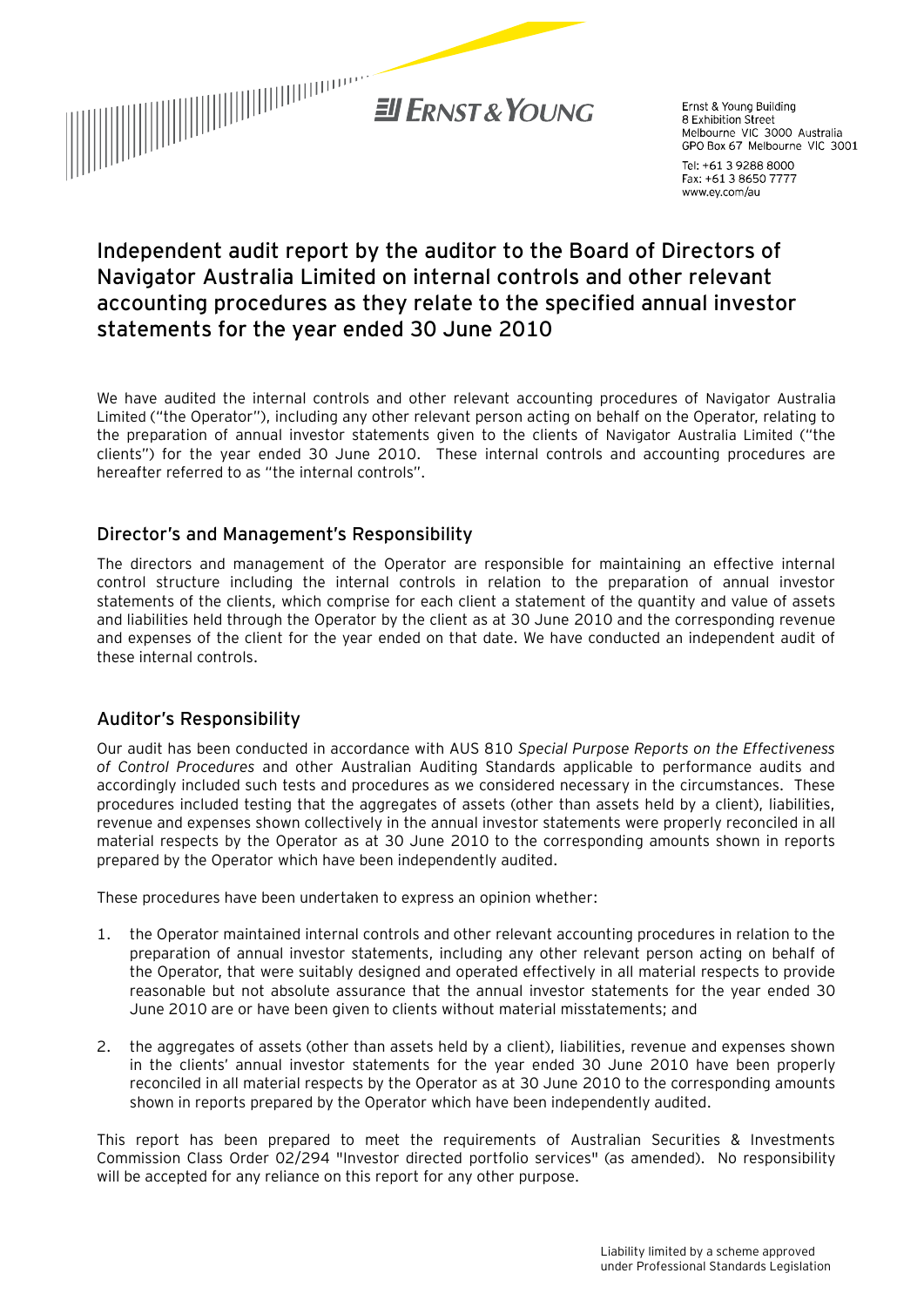

Ernst & Young Building 8 Exhibition Street Melbourne VIC 3000 Australia<br>GPO Box 67 Melbourne VIC 3001

Tel: +61 3 9288 8000 Fax: +61 3 8650 7777 www.ey.com/au

#### Inherent limitations

Because of the inherent limitations in any internal control structure it is possible that fraud, error or noncompliance with laws and regulations may occur and not be detected. Further, the internal control structure, within which the internal controls that we have audited operate, has not been audited and no opinion is expressed as to its effectiveness.

An audit is not designed to detect all weaknesses in internal control and other accounting procedures as it is not performed continuously throughout the period and the tests performed are on a sample basis.

Any projection of the evaluation of control procedures to future periods is subject to the risk that the procedures may become inadequate because of changes in conditions, or that the degree of compliance with them may deteriorate.

We believe that the audit evidence we have obtained is sufficient and appropriate to provide a basis for our audit opinion.

## Auditor's Opinion

In our opinion:

- 1. the Operator maintained internal controls and other relevant accounting procedures in relation to the preparation of annual investor statements, including any other relevant person acting on behalf of the Operator, that were suitably designed and operated effectively, in all material respects, to provide reasonable but not absolute assurance that the annual investor statements for the year ended 30 June 2010 are or have been given to clients without material misstatements; and
- 2. the aggregates of assets (other than assets held by a client), liabilities, revenue and expenses shown in the clients' annual investor statements for the year ended 30 June 2010 have been properly reconciled in all material respects by the Operator as at 30 June 2010 to the corresponding amounts shown in reports prepared by the Operator which have been independently audited.

Emst & Young

Ernst & Young Melbourne 30 July 2010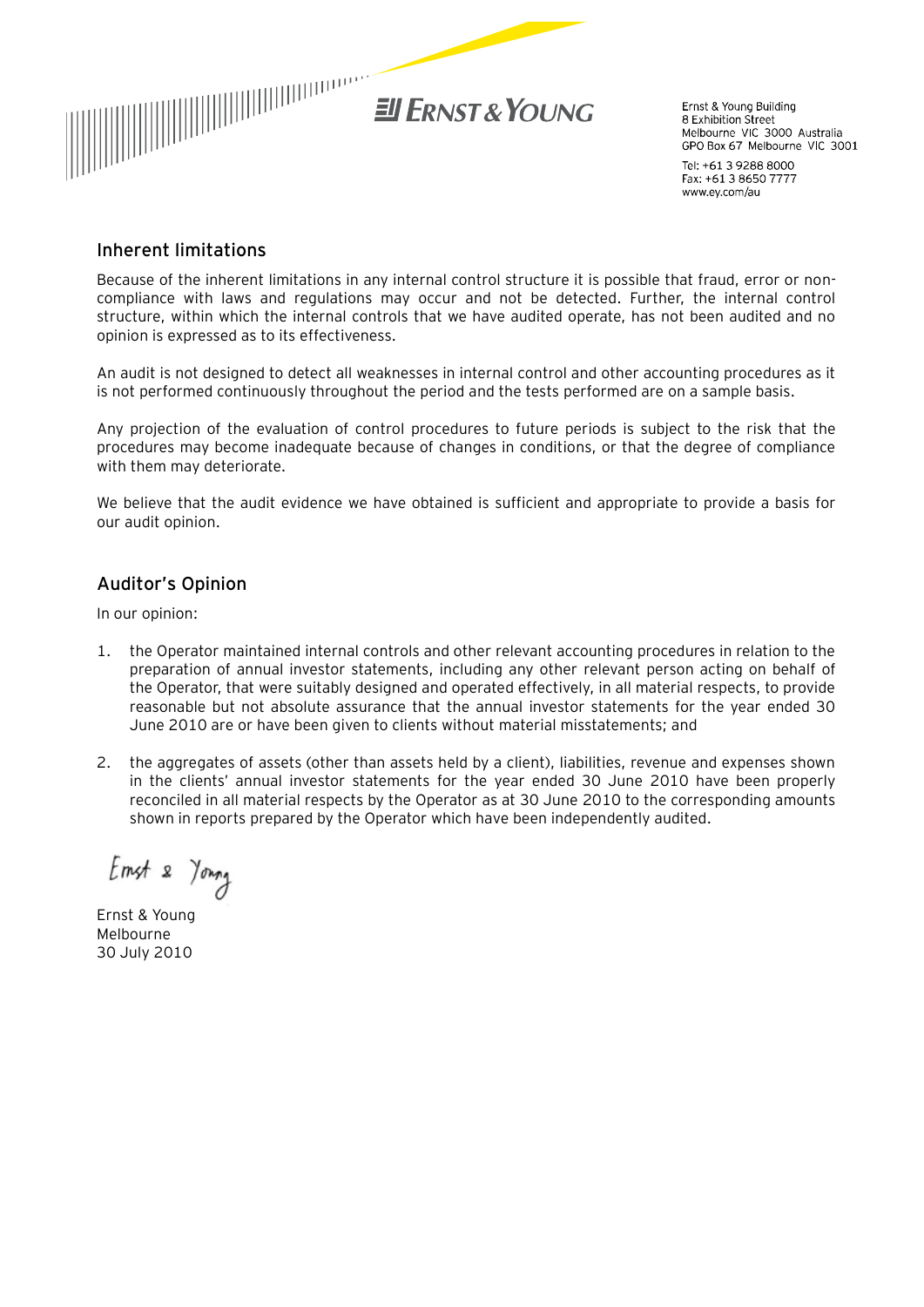

Frnst & Young Building 8 Exhibition Street Melbourne VIC 3000 Australia GPO Box 67 Melbourne VIC 3001

Tel: +61 3 9288 8000 Fax: +61 3 8650 7777 www.ey.com/au

# **Independent review report by the auditor to the Board of Directors of Navigator Australia Limited on the specified annual investor statements for the year ended 30 June 2010**

We have reviewed the annual investor statements given to the clients of Navigator Australia Limited ("the clients") for the year ended 30 June 2010 prepared by Navigator Australia Limited ("the Operator").

### Director's and Management's Responsibility

The directors and management of the Operator are responsible for the annual investor statements of the clients, which comprise for each client a statement of the quantity and value of assets and liabilities held through the Operator by the client as at 30 June 2010 and the corresponding revenue and expenses of the client for the year ended on that date.

## Auditor's Responsibility

Our responsibility is to express a conclusion on the annual investor statements based on our review. We have conducted a review in accordance with Standard on Review Engagements ASRE 2405 *Review of Historical Financial Information Other than a Financial Report* in order to state whether, on the basis of the procedures described, anything has come to our attention that would cause us to believe that any client's annual investor statement is materially misstated.

A review is limited primarily to inquiries of the Operator's personnel and analytical procedures applied to the financial data. A review is substantially less in scope than an audit conducted in accordance with Australian Auditing Standards and consequently does not enable us to obtain assurance that we would become aware of all significant matters that might be identified in an audit. Accordingly, we do not express an audit opinion. We have also performed an independent audit of internal controls and other relevant accounting procedures of the Operator, including any other relevant person acting on behalf of the Operator as they relate to the preparation of the annual investor statements ("the internal controls") and have issued a separate unqualified audit opinion to provide reasonable, but not absolute, assurance that the internal controls implemented by the Operator were suitably designed and operated effectively to ensure that there are no material misstatements in the clients' annual investor statements for the year ended 30 June 2010.

This report has been prepared to meet the requirements of Australian Securities & Investments Commission Class Order 02/294 "Investor directed portfolio services" (as amended). No responsibility will be accepted for any reliance on this report for any other purpose.

#### Inherent limitations

Because of the inherent limitations in any internal control structure it is possible that fraud, error, or noncompliance with laws and regulations may occur and not be detected. Further, the internal control structure, within which the internal controls that we have reviewed operate, has not been reviewed and no view is expressed as to its effectiveness.